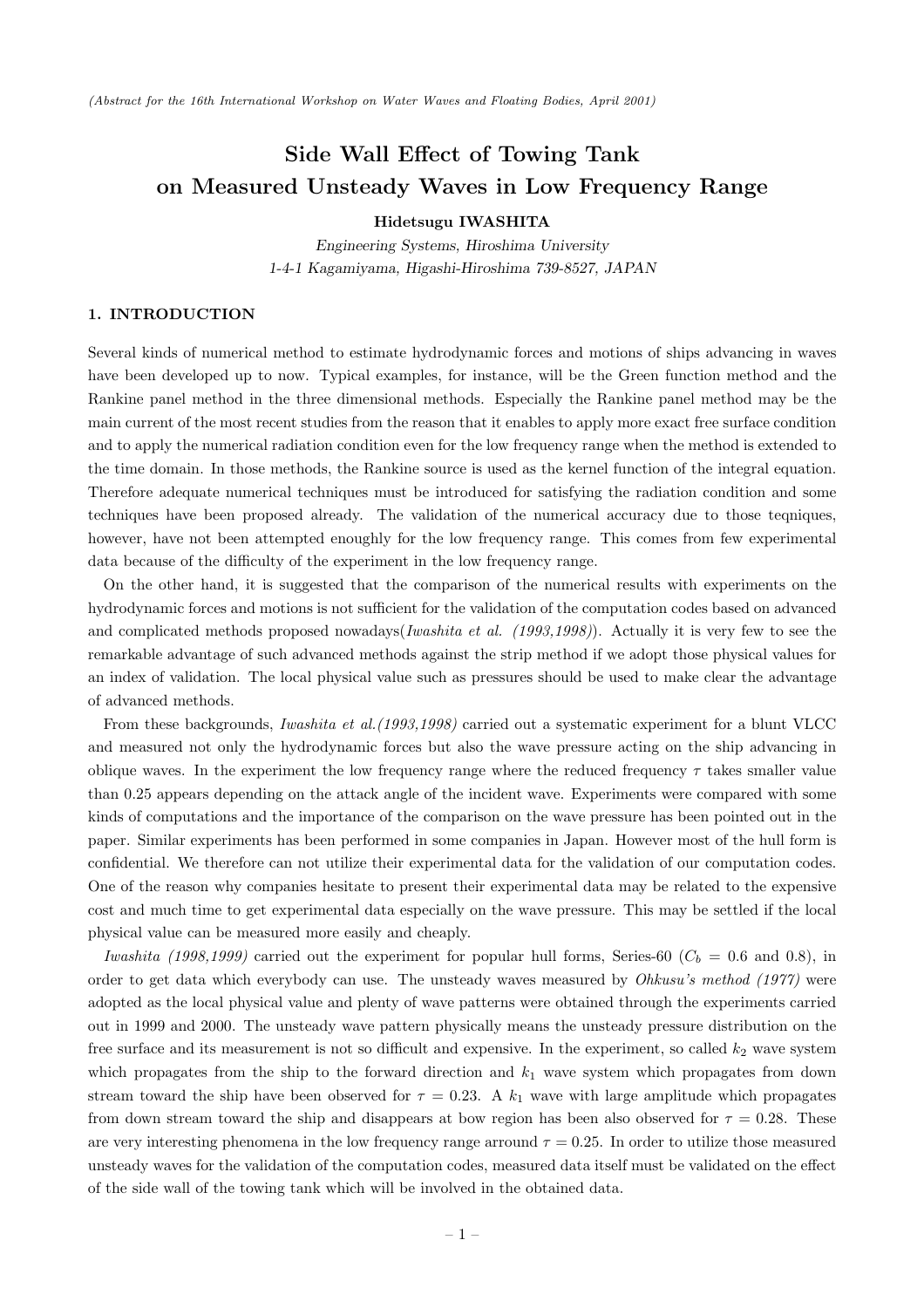In this study the side wall effect of the towing tank on measured unsteady waves is investigated by simulating the actual experiment numerically. The thin ship theory is applied in the time domain and the radiation problem is solved corresponding to the experiment. The numerical result obtained considering side wall effect is compared with the result obtained excluding side wall effect, and the effect of the side wall is made clear.

# **2. FORMULATION**

The problem is simplified restricting our interest only in the radiation problem since both radiation and diffraction wave systems generated by the ship takes the same pattern as understood by the asymptotic theory. Then we consider a thin ship advancing at arbitrary forward speed  $U(t)$  and oscillating with cirlular frequency  $\omega_e$  in the towing tank. The space fixed coordinate system is taken allocating its origin at beach side of the tank. The ship motions are restricted in heave and pitch modes corresponding to the experiment and we express them by  $\xi_3(t)$  and  $\xi_5(t)$ . The linear theory is employed for this problem assuming ideal potential flow.

The velocity potential  $\phi(x, y, z; t)$  of the fluid must satisfy the following initial and boundary conditions (*Lin & Yue (1990)*):

$$
\begin{array}{ll}\n\text{[L]} & \nabla^2 \phi = 0 \\
\text{in } V(t) \text{ for } t > \tau\n\end{array}\n\tag{1}
$$

$$
\begin{aligned} \text{[F]} \quad & \left(\frac{\partial^2}{\partial t^2} + g\frac{\partial}{\partial z}\right)\phi = 0 \quad \text{on } z = 0 \text{ for } t > \tau \end{aligned} \tag{2}
$$

$$
\text{[H]} \quad \frac{\partial \phi}{\partial n} = V_n \qquad \qquad \text{on } S_H \text{ for } t > \tau \tag{3}
$$

$$
\begin{array}{ll}\n\text{[W]} & \frac{\partial \phi}{\partial n} = 0 & \text{on } S_W \text{ for } t > \tau\n\end{array}\n\tag{4}
$$

$$
\begin{array}{ll}\n\text{[I]} & \phi = \frac{\partial \phi}{\partial t} = 0 & \text{on } z = 0 \text{ for } t = \tau\n\end{array}\n\tag{5}
$$

 $S_H$  and  $S_W$  denote the ship surface and the side wall of the towing tank respectively. When we assume a thin ship which body shape is expressed by  $F(x, y, z) = y - f(x, z) = 0$ , the body boundary condition (3) can be simplified as

$$
\frac{\partial \phi}{\partial y} = \left\{-[U(t) + z\,\xi_5(t)]f_x - [\xi_3(t) - x\,\xi_5(t)]f_z\right\}/\sqrt{1 + f_x^2 + f_z^2} \tag{6}
$$

Applying the Green's second identity to the fluid domain, we obtain the following two sets of equation:

$$
\sigma(P;t) = 2\Big\{-[U(t) + z\,\xi_5(t)]f_x - [\xi_3(t) - x\,\xi_5(t)]f_z\Big\}/\sqrt{1 + f_x^2 + f_z^2} \quad \text{for } P \text{ on } S_H
$$
\n<sup>(7)</sup>

$$
\frac{\partial \phi(P;t)}{\partial n_P} = -\iint_{S_H(t)} \sigma(Q;t) \frac{\partial G_0(P,Q)}{\partial n_P} dS_Q
$$
  
\n
$$
- \int_0^t \left\{ \iint_{S_H(\tau)} \sigma(Q;\tau) \frac{\partial G_T(P,Q;t-\tau)}{\partial n_P} dS_Q \right\} d\tau
$$
  
\n
$$
+ \frac{\sigma_W(P;t)}{2} - \iint_{S_W(t)} \sigma_W(Q;t) \frac{\partial G_0(P,Q)}{\partial n_P} dS_Q
$$
  
\n
$$
- \int_0^t \left\{ \iint_{S_W(\tau)} \sigma_W(Q;\tau) \frac{\partial G_T(P,Q;t-\tau)}{\partial n_P} dS_Q \right\} d\tau \quad \text{for } P \text{ on } S_W
$$
\n(8)

where P and Q show the field point and the source point respectively.  $G_0$  and  $G_T$  are the impulse response functions defined by

$$
G_0(P,Q) = \frac{1}{4\pi} \left(\frac{1}{r} - \frac{1}{r'}\right), \quad G_T(P,Q;t-\tau) = \frac{1}{2\pi} \int_0^\infty \sqrt{gk} \sin(\sqrt{gk}(t-\tau)) e^{k(z+z')} J_0(kR) \, dk \tag{9}
$$

$$
\binom{r}{r'} = \sqrt{R^2 + (y - y')^2 + (z + z')^2}, \quad R = \sqrt{(x - x')^2 + (y - y')^2}
$$
\n(10)

We need not to solve the integral equation to determine the source distribution on  $S_H$  since it is determined explicitly by eq.(7).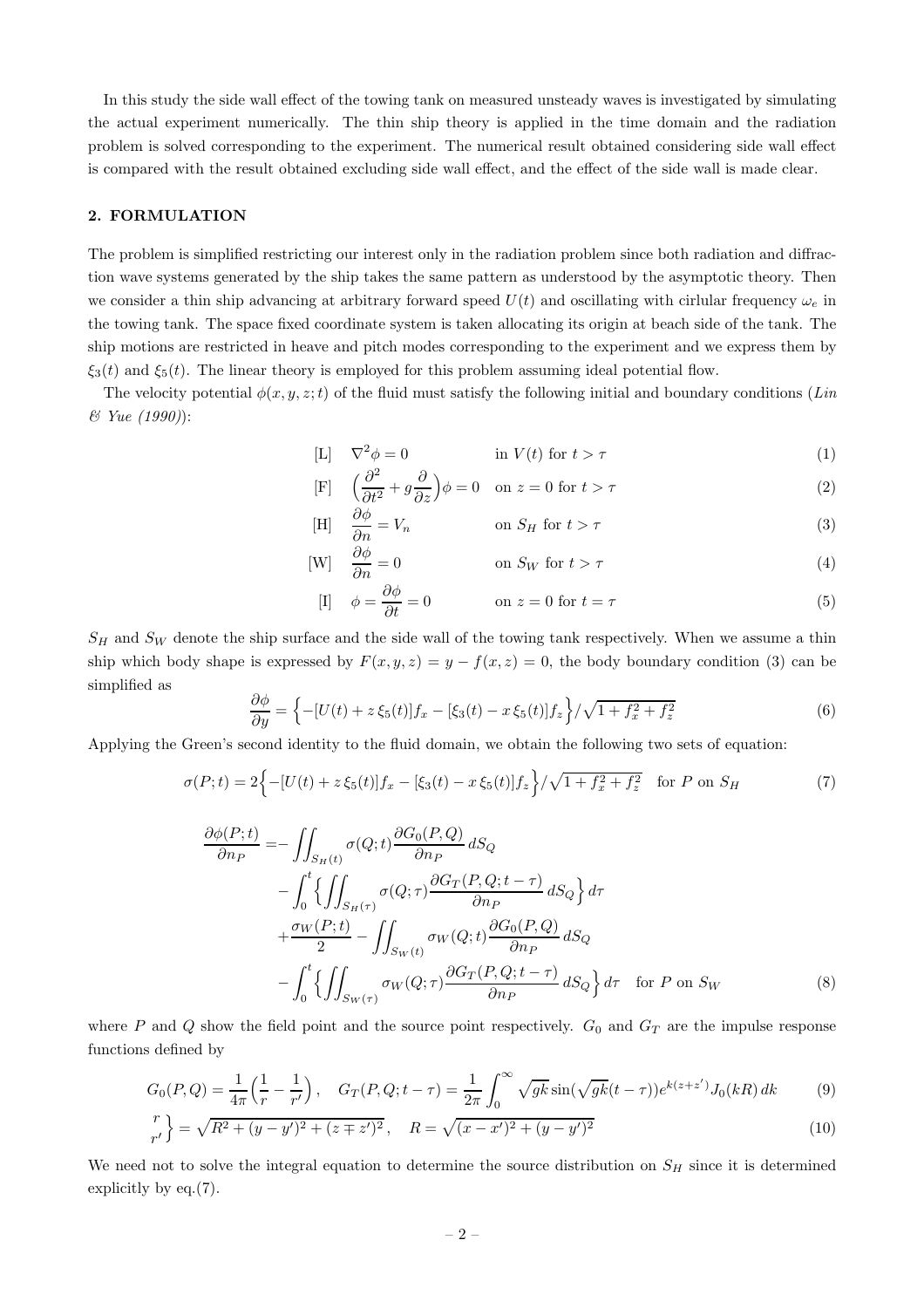If the source distribution is determined on the side wall for every time step, the wave elevation  $\zeta(P;t)$  is evaluated by

$$
-g\zeta(P;t) = -\int_0^t \left\{ \iint_{S_H(\tau)} \sigma(Q;\tau) \frac{\partial G_T(P,Q;t-\tau)}{\partial t} dS_Q \right\} d\tau - \int_0^t \left\{ \iint_{S_W(\tau)} \sigma_W(Q;\tau) \frac{\partial G_T(P,Q;t-\tau)}{\partial t} dS_Q \right\} d\tau \quad \text{on } z=0
$$
 (11)

The forward speed  $U(t)$  and motions  $\xi_3(t)$ ,  $\xi_5(t)$  are arbitrary functions in the present study. Therefore the kernel functions  $G_0$  and  $G_T$  must be calculated for all P and Q at each time step.

### **3. NUMERICAL CALCULATION**

The numerical calculation is carried out simulating the actual measurement of radiation waves experimented at RIAM in Kyushu University by the author. The towing tank  $(L \times B \times D = 65 \text{m} \times 5 \text{m} \times 7 \text{m})$  is descretized into the finite number of elements, and the forward speed  $U(t)$  and motions  $\xi_3(t)$ ,  $\xi_5(t)$  are given refering measured results.

Computations are performed mainly for  $\tau = 0.23$  and  $\tau = 0.28$ . For  $\tau = 0.23$ ,  $k_2$  wave system and  $k_1$  wave system progressing in forward direction has been observed remarkably in the experiment, Figs.1,3. For  $\tau = 0.28$ the wave progressing in forward direction with large amplitude and disappearing in front of the ship has been observed, Figs.2,4. Present numerical simulations are compared with those results, and we validate how the side wall of the towing tank affects the measured results and whether the measured results are reliable or not. If it is confirmed that the side wall effect is not so significant, we can utilize measured radiation waves for the validation of arbitrary numerical methods in the low frequency range.

## **4. SAMPLE OF RESULTS**

Figs.5 and 6 show the wave elevation due to the point source advancing at forward speed  $U(t)$  and pulsating as a function  $\sigma(t)$ .  $U(t)$  and  $\sigma(t)$  are given by  $U(t) = U_0(1 - e^{-dt})$  and  $\sigma(t) = (1 - e^{-ct})(a + b \cos \omega_e t)$ . Constants are  $a = 0.0 \text{(m}^3/\text{s})$ ,  $b = 1.0 \text{(m}^3/\text{s})$ ,  $c = d = 2.0$ ,  $U_0 = 0.886 \text{(m/s)}$ ,  $\omega_e = 2.55(1/\text{s})$  in this example. The point source is located at  $Q = (x'(t), 0, -2)$  and starts from  $x'(0) = 5.0$ (m). The wave elevation is computed along the longitudinal axis of  $y = 0.2(m)$ .

Figures show that the present computation ('TD' in figures) near the source point converges to the result of the frequency domain ('FD') around  $t > 30$ . The corresponding results considering side wall effect are illustrated in Figs.7 and 8. The wave refrection from the side wall can be seen by comparing them with Figs.5 and 6.

Further calculations for the thin ship and for other conditions are now in progress, and all the results will be presented in the workshop.

#### **REFERENCES**

IWASHITA, H., ITO, A., OKADA, T., OHKUSU, M., TAKAKI, M., MIZOGUCHI, S. (1993), *Wave Forces Acting on a Blunt Ship with Forward Speed in Oblique Sea (2nd Report)*, J. Soc. Naval Arch. Japan, Vol. 173 (in Japanese)

IWASHITA, H., ITO A. (1998), *Seakeeping Computations of a Blunt Ship Capturing the Influence of the Steady Flow*, Ship Technology Research, Vol. 45/4

IWASHITA, H., (2000), *On Unsteady Waves Generated by a Blunt Ship with Forward Speed*, Proc. of 15th IWWWFB, Israel

LIN, W. M. & YUE D. (1990), *Numerical Solutions for Large-Amplitude Ship Motions in the Time Domain*, Proc. 18th Symposium on Naval Hydrodynics

OHKUSU, M. (1977), *Analysis of Waves Generated by a Ship Oscillating and Running on a Calm Water with Forward Velocity*, Jounal of The Society of Naval Architects of Japan, Vol.142